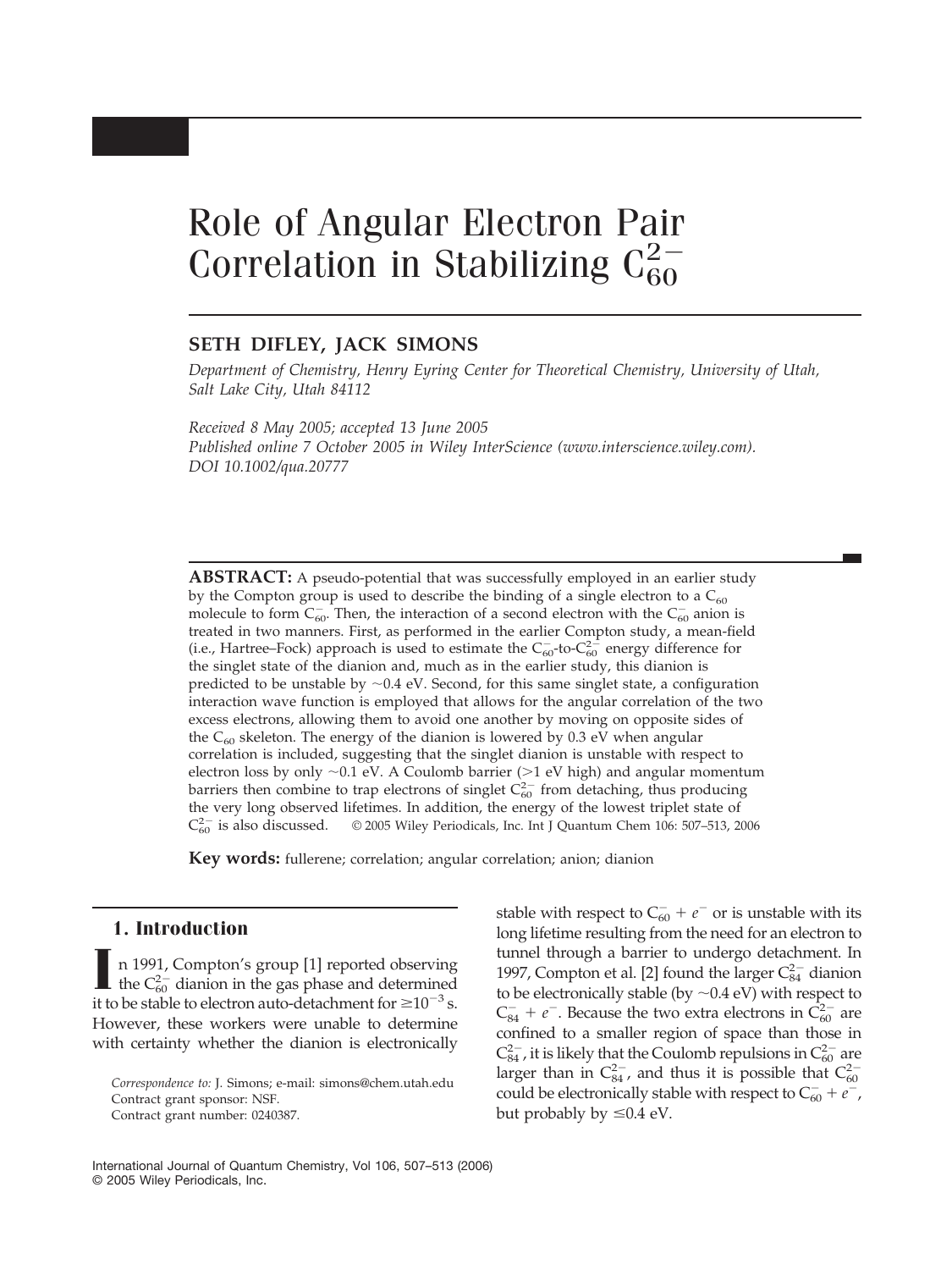The theoretical pseudo-potential calculations carried out in Ref. [1] suggested that  $C_{60}^{2-}$  could be bound by  $0.1-0.4$  eV, but the computed second electron binding energy was found to depend strongly on the radius parameter  $r_c$  used to characterize the size of the spherical  $C_{60}$  molecular skeleton.<sup>1</sup> In fact, for a value of  $r_c = 5.3$  Å (larger than the  $\sim$ 3.5 Å radius nominally assumed [4] to characterize the size of the atomic framework of  $C_{60}$ ,  $C_{60}^{2-}$  was predicted to be stable by 0.3 eV. In contrast, for  $r_c$  = 4.2 Å, which is still a bit larger than the nominal radius,  $C_{60}^{2-}$  was computed to lie 0.3 eV above  $C_{60}^-$  + *e* . So, unless the sphere used in the pseudo-potential calculations is assumed to be significantly larger than the actual radius of  $C_{60}$ , the lowest singlet state of the dianion is predicted to be unstable.

Using both ab initio Hartree–Fock (HF) and density functional theory (DFT) methods and a molecular framework having a radius within the 3.5-Å range, other workers [3-6] concluded that the lowest-energy state of  $C_{60}^{2-}$  is not stable but is unstable by  $\sim$ 0.3 eV relative to C<sub>60</sub> + e<sup>-</sup>. However, these findings cannot be viewed as definitive because (i) the HF treatment ignores the correlated motions of the two "extra" electrons, which we show in this work to be quite stabilizing; and (ii) the DFT treatments suffer, because of the functionals used, from the fact that the exchange correlation potential does not fully cancel the self-interaction appearing in the Coulomb energy functional. As a result, the longrange behavior of the potential experienced by an electron is improperly described; this can be especially problematic for anions and dianions whose charge densities are diffuse.

Although the pseudo-potential [1] and DFT [4] studies may differ on the electronic stability of  $C_{60}^{2}$ , they agree on the fact that this dianion, if electronically unstable, will be rendered long-lived by the presence of a barrier (arising from Coulomb and centrifugal potentials) through which an electron must tunnel to escape. In summary, to the present day it remains undetermined whether the  $\tilde{C}_{60}^{2-}$  dianion is stable with respect to its mono-anion and a free electron, but it is well established that, if  $C_{60}^{2-}$  is unstable, it is quite long-lived (with a lifetime of  $10^{-3}$ –0.4 s).

Given this state of affairs, it might seem reasonable to attempt a state-of-the-art ab initio calculation of the electronic energies of  $C_{60}^{2-}$  and  $C_{60}^-$ . However, a rigorous treatment of all 362 electrons, or even of the 242 valence electrons of the dianion, would be a formidable task. First, a flexible and diffuse atomic orbital basis set would be required.

For example, a triple-zeta plus polarization basis set with one diffuse *s* and *p* function per atom, having 22 contracted functions per carbon atom, would involve 1,320 total basis functions. However, even such a basis would probably not produce a sufficiently accurate value for the polarizability of  $C_{60}$ , and thus would not accurately represent the most important factor in the electron– $C_{60}$  interaction potential. Moreover, as illustrated by the results of the pseudo-potential calculations presented in the present study, electron correlation affects would be essential to treat, so calculations would need to be performed, for example, at the second-order Møller–Plesset (MP2) or coupled-cluster level. We note that, although the earlier DFT-level studies [4–6] of  $C_{60}^{2-}$  indeed treat some electron correlation effects, they probably do not handle the strong angular correlations that are shown later to contribute significantly for this species. In particular, the kind of correlation operative in  $C_{60}^{2-}$  is very similar to the well-known  $2s^2 \rightarrow 2p^2$  angular correlation that is prevalent and deemed "essential" in alkaline earth atoms, and which is known to require a multiconfiguration reference wave function.

Our research group has a great deal of experience in studying anions and dianions, using ab initio methods, and it is our opinion, based on the facts just outlined, that a brute-force ab initio treatment of  $C_{60}^{2-}$  and  $C_{60}^{-}$  would not, with currently available resources, yield electron-binding energies of the 0.1-0.3-eV accuracy needed to resolve the issue of the stability of  $C_{60}^2$ . We therefore decided to focus our efforts on the specific issue of the extent to which the tendency of the two excess electrons to angularly "avoid" one another due to their Coulomb repulsions will stabilize  $C_{60}^{2-}$  relative to meanfield models such as used in Refs. [1] and [3], where such correlations are ignored. We believe that when highly accurate mean-field calculations on  $C_{60}^{2-}$  become available, the angular correlation energy estimates achieved here can be combined with the mean-field energies to produce more reliable estimates of the stability of this dianion. It seems clear to us that the delocalization of electrons over the  $C_{60}^{2-}$  surface skeleton, combined with the Coulomb repulsions between the two excess charges, should cause these electrons to undergo angularly correlated movements in which the probability density *P*( $\theta_1$ ,  $\phi_1$ ;  $\theta_2$ ;  $\phi_2$ ) for one electron residing on the pseudo-spherical  $C_{60}$  framework at angular coordinates  $\theta_1$ ,  $\phi_1$  when the other is at  $\theta_2$ ,  $\phi_2$  will be largest when  $\theta_2 = \theta_1 + \pi$  and  $\phi_2 + \phi_1 + \pi$ . Thus, in this effort, we attempt to estimate the difference be-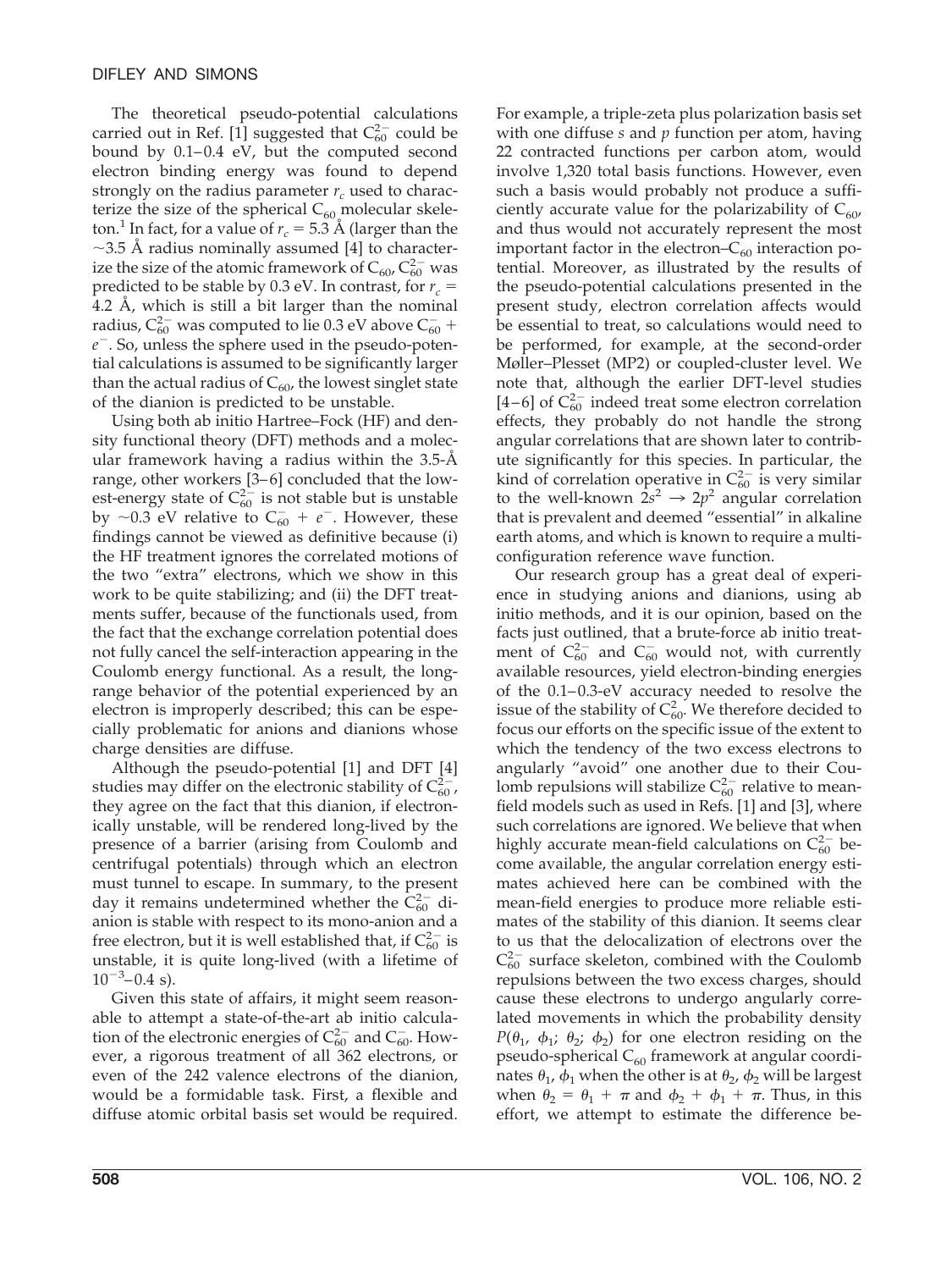tween the predicted energies of singlet  $C_{60}^{2-}$  resulting from a mean-field treatment of the two extra electrons and from a treatment in which angular correlations between these two electrons are incorporated into the quantum wave function.

#### **2. Methods**

The most essential component of the calculations whose results are under discussion is the choice of the electron– $C_{60}$  interaction potential. In an ab initio mean-field approach, this potential would be expressed as a sum of electron-nuclear Coulomb attractions (one for each of the 60 carbon nuclei) and electron– electron Coulomb minus exchange potentials, which produce short-range repulsive potentials. The one excess electron of  $C_{60}^-$  would then be viewed as occupying a low-energy unoccupied molecular orbital of  $C_{60}$  expressed as a linear combination of the  $p_{\pi}$  orbitals on the 60 carbon atoms. In Ref. [3], the lowest unoccupied orbital of  $C_{60}$  was found to have  $t_{1u}$  symmetry, so the anion would be expected to have  $t_{1u}$  orbital character and the dianion to have  $t<sub>1u</sub><sup>2</sup>$  character. This would suggest that the lowest-energy state of  $C_{60}^{2-}$  could have  $\widetilde{C}_{1g}^{1}$ ,  ${}^{1}H_{g}$ or  ${}^{1}A_{g}$  symmetry. Spin coupling effects (i.e., that induce singlet-triplet energy differences) render the  ${}^{3}T_{1g}$  state of  $C_{60}^{2-}$  ~0.5 eV lower than the  ${}^{1}A_{g}$  state.<sup>1</sup>

However, as the original Compton work suggests [1], the nuclear attraction and Coulomb minus exchange potentials discussed above do not represent the dominant long-range contribution (and probably the strongest contribution at all but the very short distances) to the electron– $C_{60}$  interaction. Rather, it is the charge-induced-dipole polarization potential that is most likely the strongest contribufor to the electron binding in  $C_{60}^-$ . For this reason, rather than beginning with the picture offered by the HF mean-field model as our starting point, we chose to use the Compton model to begin our analysis. In our opinion, the pseudo-potential employed by Compton et al. [1] contains a qualitatively correct and very useful description of the interaction of an electron with a  $C_{60}$  molecule.

The potential energy describing the interaction of an electron at a distance *r* from the center of the  $C_{60}$  framework is expressed in this model as

$$
V(r) = -e^2(\alpha/2)[c^2 + (r - r_c)^2]^{-2}.
$$
 (1)

This potential has the charge-induced-dipole form  $[-e^2\alpha/(2r^4)]$  at large distances and has a depth of  $-e^2\alpha/(2c^4)$  at the nominal surface of the C<sub>60</sub> framework ( $r = r_c$ ). The parameter  $\alpha$  is the polarizability of  $C_{60}$  (taken to be 83 Å<sup>3</sup>), and  $r_c$  is the parameter discussed earlier that characterizes the radius of  $C_{60}$ . The results shown in Section 3 involve  $r_c$  ranging from 7 to 10 bohr (1 bohr  $= 0.529$  Å) to allow comparisons with the findings of Ref. [1], but we note that 7–8 bohr is most likely to be representative of the true size of  $C_{60}$ . Finally, as in Ref. [1], for every value of  $r_c$ , parameter  $c$ , which determines the depth of the electron– $C_{60}$  potential, is chosen to make the  $C_{60}^-$  anion stable with respect to  $C_{60} + e^$ by the known experimental detachment energy, 2.65 eV [1]. We note that the ab initio HF calculations reported in Ref. [3] obtained detachment energies of 0.7– 0.9 eV, providing strong evidence that the polarization potential, which the HF calculation does not include, is crucial.

Given this choice for the electron– $C_{60}$  potential  $V(r)$ , we use the following one- and two-electron Hamiltonians to describe the motions of the electron(s) in  $C_{60}^-$  and  $C_{60}^{2-}$ , respectively:

$$
H(1) = -\hbar^2 / 2m_e \nabla_1^2 + V(r_1)
$$
 (2a)

$$
H(1,2) = -\hbar^2/2m_e \nabla_1^2 + V(r_1) - \hbar^2/2m_e \nabla_2^2
$$
  
+  $V(r_2) + e^2/r_{1,2}$ . (2b)

The subscripts 1 and 2 label the two electrons, and  $r_{1,2}$  is the distance between them. To obtain a wave function  $\Psi(r,\theta, \phi)$  and energy  $E = -2.65$  eV appropriate for the one-electron  $\widetilde{C}_{60}$ , we follow Ref. [1] and assume that the single excess electron is distributed uniformly over the surface of the  $C_{60}$  molecule, so the angular portion of  $\psi$  is given by the spherical harmonic  $Y_{0,0}(\theta,\phi)$ . We note that this wave function is different from what the HF meanfield treatment suggests (i.e., the HF lowest unoccupied molecular orbital [LUMO] has  $t_{1u}$  symmetry). The radial part of  $\Psi$  we denote  $F(r)/r$  and we numerically solve the one-dimensional Schrödinger equation resulting from substituting  $\Psi(r,\theta,\phi) = Y_{0,0}$ *F*/*r* into Eq. (2a)

<sup>&</sup>lt;sup>1</sup> These calculations assumed that both electrons occupied the same orbital  $\Psi(r, \theta, \phi)$  but with opposite spins, so they relate to a singlet-coupled electron pair. It is widely accepted that the lowest-energy unoccupied orbitals of  $C_{60}$  are triply degenerate and of  $t_{1u}$  symmetry. Placing two electrons into such  $t_{1u}$  orbitals can result in states of  ${}^{3}T_{1g'}$   ${}^{1}H_{g'}$  and  ${}^{1}A_g$  symmetry. According to Ref. [3], the  ${}^{3}T_{1g}$  state lies 0.22 eV below the  ${}^{1}H_{g}$  state and 0.54 eV below the  ${}^{1}A_{g}$  state.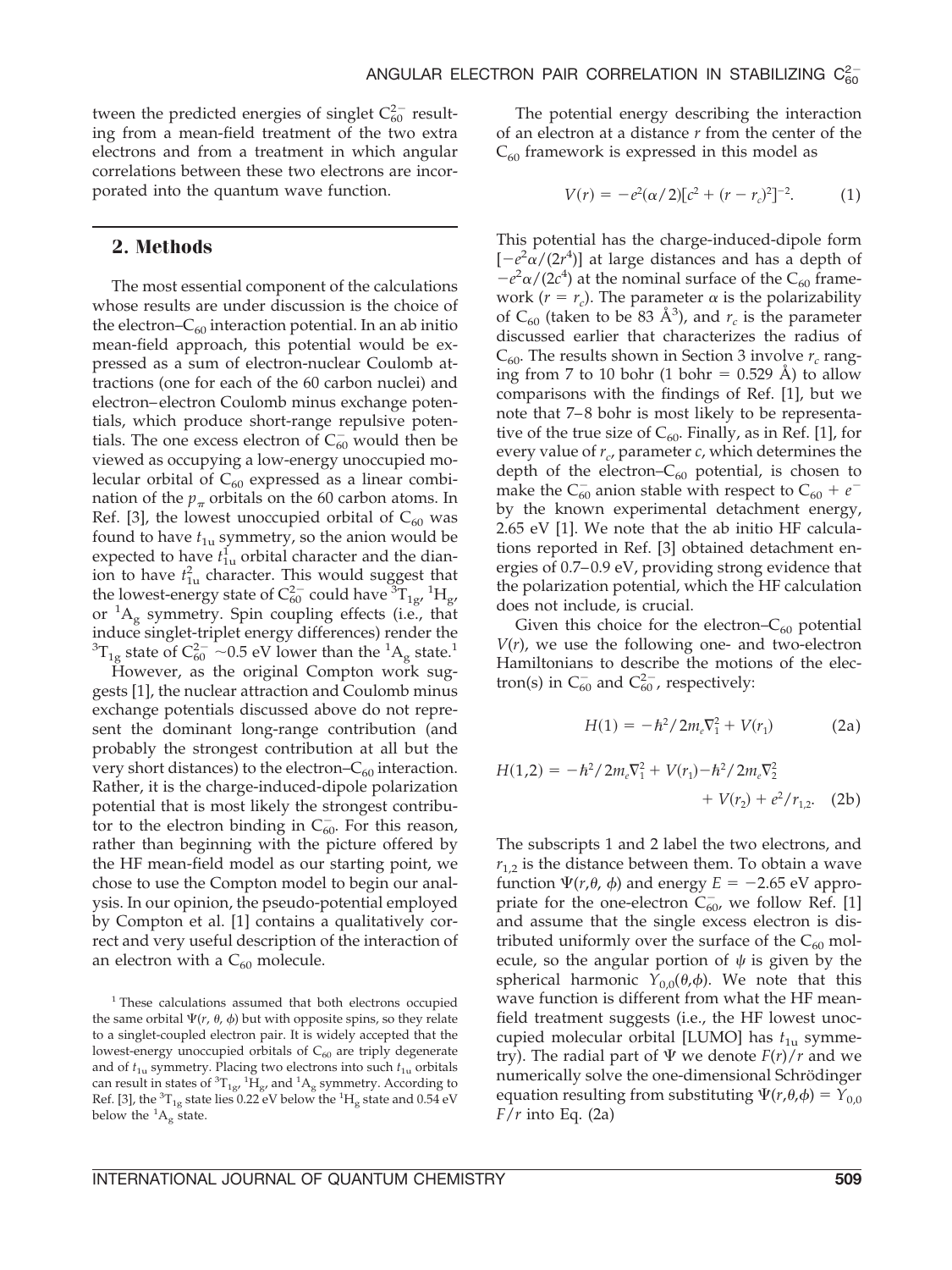$$
-\hbar^2/2m_e d^2/dr^2 F + V(r)F = EF
$$
 (3)

to obtain *F*(*r*), which is subsequently normalized to guarantee that  $\Psi$  is normalized. As noted earlier, parameter *c* is varied to guarantee that the lowest eigenvalue  $E$  of Eq. (3) is  $-2.65$  eV.

For the two-electron  $C_{60}^{2-}$ , we use two trial variational wave functions of the following forms:

$$
\Psi_{\text{MF}}(1,2)
$$
\n=  $|Y_{0,0}(\theta_1, \phi_1) F(r_1)/r_1 \alpha_1 Y_{0,0}(\theta_2, \phi_2) F(r_2)/r_2 \beta_2|$  (4a)  
\n
$$
\Psi_{\text{CL}}(1,2)
$$
\n=  $A|Y_{0,0}(\theta_1, \phi_1) F(r_1)/r_1 \alpha_1 Y_{0,0}(\theta_2, \phi_2) F(r_2)/r_2 \beta_2|$ 

 $-B|Y_{1,0}(\theta_1,\phi_1) F(r_1)/r_1 \alpha_1 Y_{1,0}(\theta_2,\phi_2) F(r_2)r_2 \beta_2$ . (4b)

The mean-field function  $\Psi_{MF}$  consists of a single Slater determinant in which the two electrons are singlet coupled as in Ref. [1]; both are distributed uniformly over the spherical framework, and both are distributed radially in the function *F*(*r*)/*r*. Such a wave function allows for no angular or radial correlation between the two excess electrons. The configuration interaction (CI) wave function,<sup>2</sup>  $\Psi$ <sub>CI</sub>, also describes two singlet-coupled electrons, but in a way that correlates the angular distributions of the electrons, although it contains no radial correlations because both electrons occupy the same radial space characterized by  $F(r)/r$ . To see how the angular correlation appears, we note [7] that  $\Psi_{CI}$ can be written in the form

$$
\Psi_{\text{CI}}(1,2) = A / 2\{ |\chi(1) \alpha_1 \chi'(2) \beta_2| - |\chi(1) \beta_1 \chi'(2) \alpha_2| \},\tag{5a}
$$

where the so-called polarized orbital pairs,  $\chi$  and  $\chi'$ , are defined by

$$
\chi = Y_{0,0} F / r - x Y_{1,0} F / r \tag{5b}
$$

$$
\chi' = Y_{0,0} F / r + x Y_{1,0} F / r \tag{5c}
$$

 $2$  To form a wave function that has fully symmetric  $1A$  symmetry, one must, of course, also include terms of the form  $|Y_{1,1}(\theta_1, \phi_1) F(r_1)/r_1\alpha_1 Y_{1,-1}(\theta_2, \phi_2) F(r_2)/r_2 \beta_2|$  and  $|Y_{1,-1}(\theta_1, \phi_1)|$  $F(r_1)/r_1\alpha_1$   $Y_{1,1}(\theta_2,\phi_2)$   $F(r_2)/r_2$   $\beta_2$ . However, for pedagogical purposes, we find it more straightforward to discuss the two-term CI wave function as written in Eq. (5a). As we will show, even these two terms are adequate to illustrate the concept of angular correlation that we are studying here.

and  $x = (B/A)^{1/2}$ . By expressing  $\Psi_{CI}$  as in Eq. (5), we can see that  $\Psi_{CI}$  describes two singlet-coupled electrons (from the  $\alpha$   $\beta-\beta$   $\alpha$  combination of spin functions) that reside in two distinct (nonorthogonal) spatial orbitals,  $\chi$  and  $\chi'$ . When one electron is localized in a region of space whose probability density is described by  $|\chi|^2$ , the other electron is localized in the region of space with probability characterized by  $|\chi'|^2$ . The two functions  $\chi$  and  $\chi'$ have angular characters expressed by  $(Y_{0,0} \mp x Y_{1,0})$ ; that is, they are *sp*-like hybrid functions whose relative *s* and *p* admixture depends on variable *x* that, in turn, relates to the amplitudes *B* and *A* in the CI wave function. If x is small,  $\chi$  and  $\chi'$  are nearly identical, and the two electrons reside in nearly the same regions of space; this, of course, shows how the CI wave function collapses to the mean-field function if  $B \ll A$ . In contrast, if *x* is large (i.e., approaching unity),  $\chi$  and  $\chi'$  approach pure sp hybrids, which means that while one electron resides in the  $s + p<sub>z</sub>$  region of space, the other electron is in the  $s-p_z$  region of space. It is in this manner that the pair of electrons undergo correlated angular movements<sup>3</sup> very much as the two 2*s* electrons in the Be atom angularly correlate their movements by using  $2s^2 \rightarrow 2p^2$  excitations in the CI wave function.

Given the forms for the two wave functions shown in Eqs. (4a) and (4b), we then evaluate the electronic energy of  $C_{60}^{2-}$  in two ways: (i) by computing  $\langle \Psi_{MF}H|\Psi_{MF}\rangle$  in the mean-field case, or (ii) by making  $\langle \Psi_{CI} H | \Psi_{CI} \rangle$  minimum with respect to the variables *A* and *B*, keeping  $A^2 + B^2 = 1$  in the CI case.

#### **3. Results**

Figure 1 shows the radial potentials *V*(*r*) of Eq. (1) for four values of the  $C_{60}$  size parameter:  $r_c = 7$ , 8, 9, and 10 bohrs (light curves). For each value of  $r_c$ , we also show the radial wave function *F*(*r*) obtained by using this  $V(r)$  to solve the one-electron Schrödinger Eq. (3). The dark curves in Figure 1 show a potential obtained by adding to  $V(r)$  a term  $e^2/(r +$  $r_c$ ) designed to model the Coulomb repulsion experienced by one electron due to the presence of an-

<sup>3</sup> If the two other determinants  $Y_{1,1}(\theta_1,\phi_1)F(r_1)/r_1\alpha_1$ *Y*<sub>1,-1</sub>( $\theta_2$ , $\phi_2$ ) *F*( $r_2$ )/ $r_2$   $\beta_2$  and  $|Y_{1,-1}(\theta_1,\phi_1)|$  *F*( $r_1$ )/ $r_1\alpha_1$  *Y*<sub>1,1</sub>( $\theta_2$ , $\phi_2$ )  $F(r_2)/r_2$   $\beta_2$  had also been included in  $\Psi_{CI}$ , we would also have contributions where  $\chi$  and  $\chi'$  involves  $s \pm p_x$  and  $s \pm p_y$  polarization. In all cases, the physical picture is one of one electron being on one (angular) side of the  $C_{60}$  framework when the other electron is on the opposite side.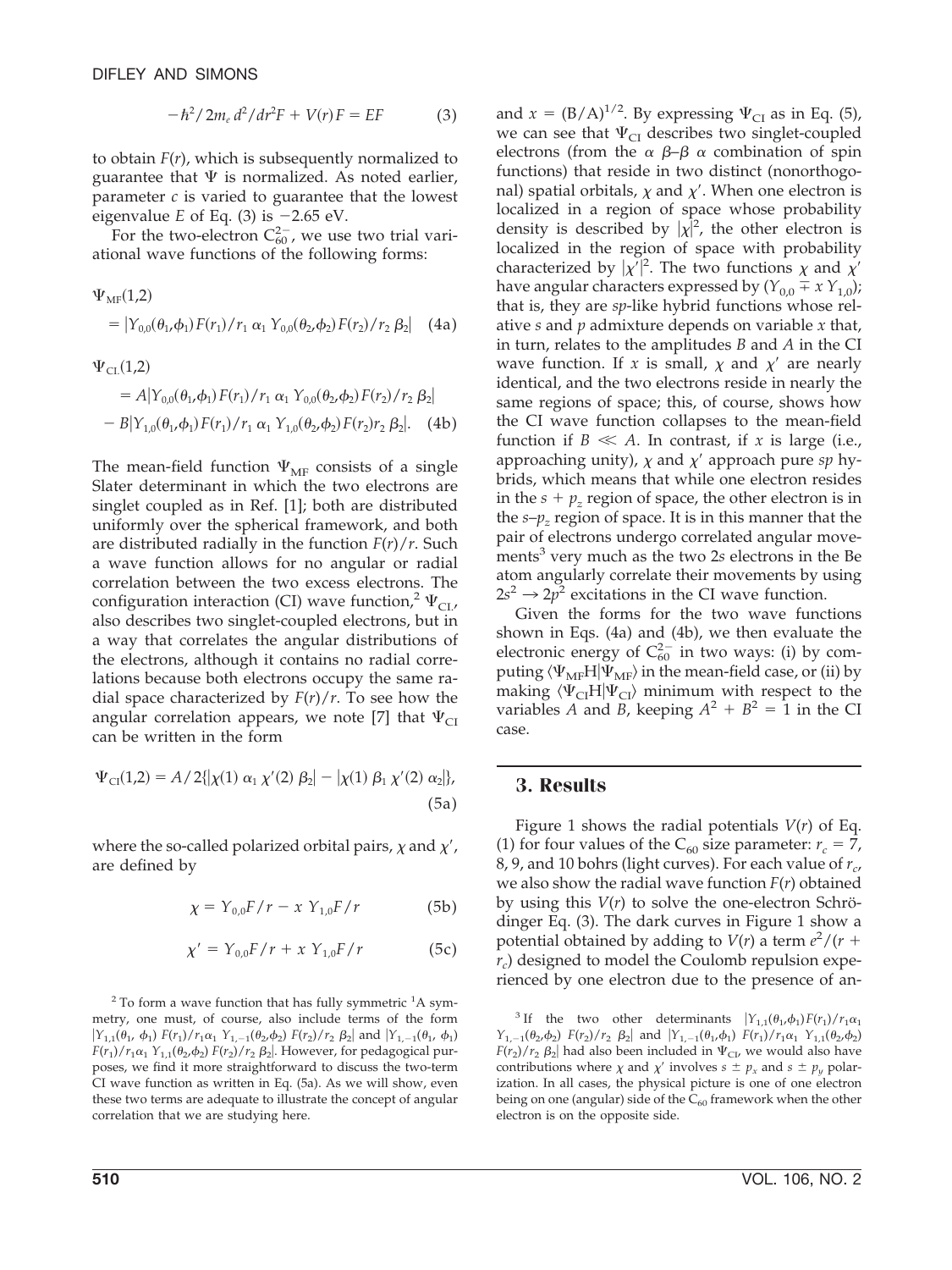

**FIGURE 1.** Potentials *V*(*r*) as expressed in Eq. (1) (light curve, top), potential with repulsive Coulomb potential added to *V*(*r*) (dark curve, top) and radial *F*(*r*) functions (bottom) resulting from using these two potentials in Eq. (3). The values of  $r_c$  are 7, 8, 9, and 10 bohrs, for the top through bottom figures.

other electron on the opposite side of the  $C_{60}$  molecule. We also show in darker shading the *F*(*r*) function that one obtains if one were to use the darker potential in Eq. (3) to solve the one-electron radial Schrödinger equation. It is important to note that we do not make use of the darker potential or its  $F(r)$  in arriving at the energies reported below. We use these plots only to show the kind of repulsive Coulomb barrier that can be expected to "trap" the second electron from auto-detaching from  $\tilde{C}_{60}^{2-}$ and to show that *F*(*r*) does not depend much on which form of the potential one uses.

Table I shows the mean-field and CI absolute energies (relative to  $C_{60} + e^- + e^-$ ) obtained for

|--|

**Mean-field and CI energies (eV), CI wave function amplitudes** *A* **and** *B,* **corresponding second-electron binding** energies BE (eV), and correlation energies  $E_{\text{correl.}}$  (eV) for various radius parameters  $r_{c}$ .

| $r_c$ (bohrs) | $E_{\rm MF}$ | $E_{\rm CI}$ | A/B       | $BE_{\text{ME}}$ | $BE_{Cl}$ | $E_{\rm Correl.}$ |
|---------------|--------------|--------------|-----------|------------------|-----------|-------------------|
|               | $-1.97$      | $-2.24$      | 0.95/0.32 | $-0.68$          | $-0.41$   | $-0.27$           |
| 8             | $-2.31$      | $-2.60$      | 0.92/0.40 | $-0.34$          | $-0.05$   | $-0.29$           |
| 9             | $-2.60$      | $-2.90$      | 0.91/0.40 | $-0.05$          | $+0.25$   | $-0.30$           |
| 10            | $-2.85$      | $-3.15$      | 0.90/0.44 | $+0.20$          | $+0.55$   | $-0.30$           |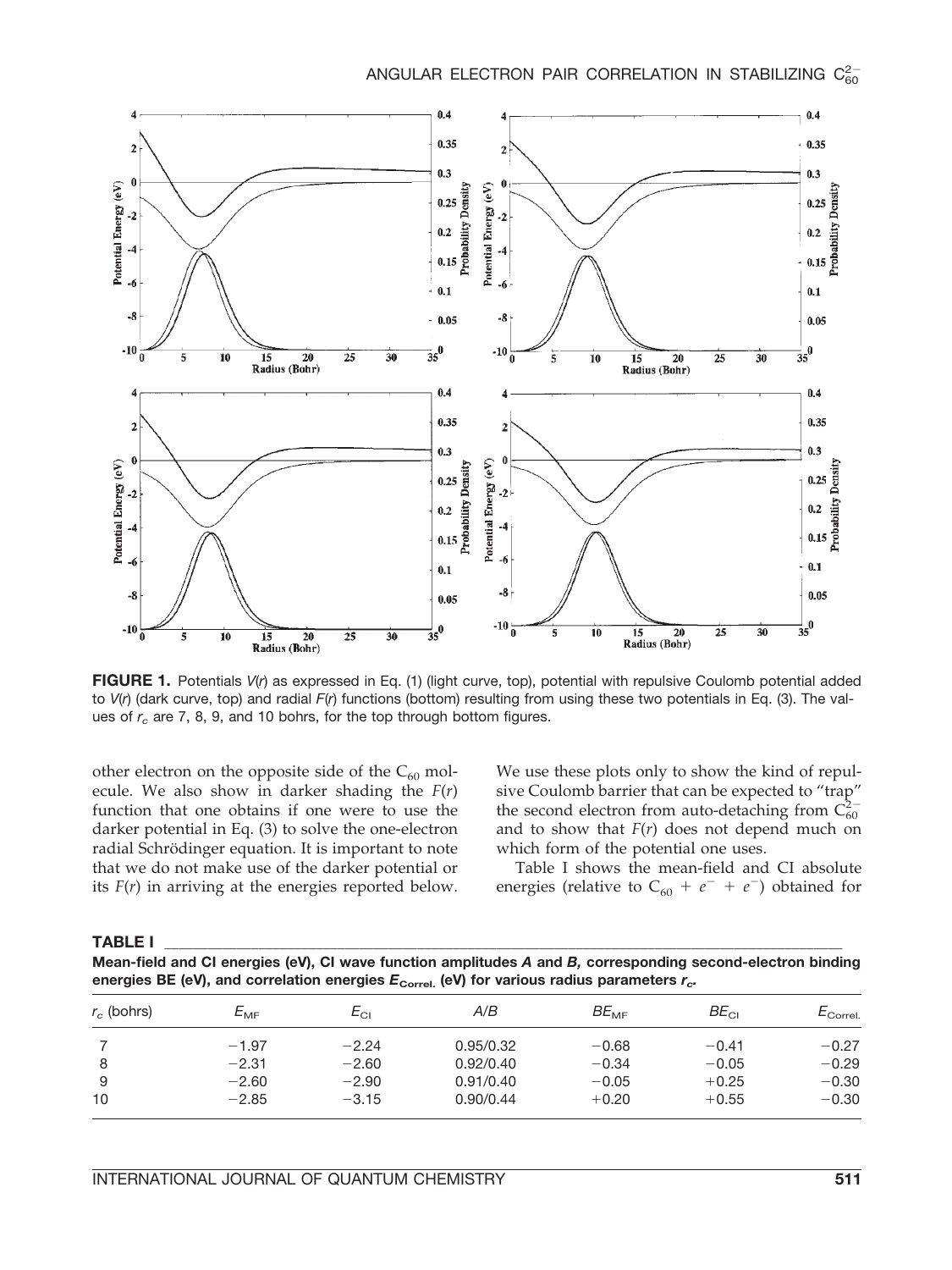$C_{60}^{2-}$ , as well as the second-electron binding energies predicted by these findings computed as the difference between the energy of  $C_{60}^{2-}$  and  $-2.65$  eV (the energy of  $C_{60}^-$ ). We also give  $\overline{A}$  and  $\overline{B}$  amplitudes corresponding to the CI wave function as well as the angular correlation energy  $(E_{CI} - E_{MF})$  for each value of radius parameter  $r_c$ .

Much as was found in Ref. [1], whose workers carried out a mean-field level calculation using the same kind of pseudo-potential as we employed, one has to characterize the framework of the  $C_{60}^{2-}$  dianion with a size near  $r_c = 10$  bohrs to realize a mean-field energy that is lower than the energy of  $C_{60}^-$ . In our opinion, this is probably an unrealistic value for  $r_c$ . In contrast, when angular correlation is included in the calculation as we have done here, a value near  $r_c = 8$  bohrs renders  $C_{60}^{2-}$  barely stable relative to  $\tilde{C}_{60}^{-}+e^-$ , whereas a value of  $r_c = 7$  bohrs predicts  $\widetilde{C}_{60}^{2-}$  to be unstable by 0.4 eV, the latter result being in good agreement with what the findings of Refs.  $[3-6]$  suggest. As mentioned earlier, the molecular framework of  $C_{60}$  is thought to have a radius a bit larger than 3.5 Å = 6.6 bohrs, so we believe that the data listed in Table I for  $r_c$  in the 7–8-bohr range are the most likely to be accurate.

The data in Table I also show clearly that the strength of the configuration mixing, as evidenced by the *B*/*A* ratios, is considerable. We therefore suggest that any future ab initio calculations on this singlet state of  $C_{60}^{2-}$  should take into consideration the multiconfigurational nature of the wave function.

Another observation we consider useful regarding the data presented in Table I is that the stabilizing angular correlation contribution to the energy of  $C_{60}^{2}$  appears to be rather independent of  $r_c$  and to be  $\sim$ 0.3 eV. Keeping in mind that we used a variational approach for computing this correlation energy, any improvement in angular character of the trial wave function (e.g., using more terms in the expansion) will make the correlation energy even larger. Thus, we feel confident in concluding that angular correlation of the two "extra" electrons in  $\check{C}_{60}^{2-}$  gives stabilization (relative to a mean-field treatment) of  $\geq 0.3$  eV, which is probably the most important quantitative finding of this work.

As noted above (see column 6 of Table I), for values of  $r_c$  in the (reasonable) 7–8-bohr range, singlet  $C_{60}^{2-}$  is predicted, even when stabilizing angular correlation is considered, to be unstable by 0.05– 0.4 eV. Because no radial correlation was in-

cluded in our treatment,<sup>4</sup> it is likely that singlet  $C_{60}^{2-}$ is even a bit more stable than the latter numbers suggest. From Figure 1, it is clear that the Coulomb barriers through which an electron would have to tunnel to produce  $C_{60}^- + e^-$  are  $\sim$ 1 eV in height and are very broad, as is typical of such *e* 2 /*r* barriers. As pointed out in Ref. [4], there are also angular momentum contributions to the barrier caused by the fact that the excess electrons occupy orbitals of nonzero angular momentum, so the barriers through which tunneling must occur are even higher than in Figure 1.

Before closing, it is important to return briefly to the issue of whether a triplet state could, when the Compton-type potential is used, be lower in energy than the singlet state we have been focusing on in this discussion. Using the radial and angular functions introduced earlier, we can compute the energy of the triplet single-determinant wave function  $Y_{0,0}(\theta_1,\phi_1) F(r_1)/r_1 \alpha_1 Y_{1,0}(\theta_2,\alpha_2)$  $F(r_2)/r_2 \alpha_2$ . For  $r_c = 7$  bohrs, we obtain -1.87 eV, which is higher than the mean-field energy of the singlet state (see column 2 of Table I). Using  $r_c$  = 8 bohrs, we obtain a triple mean-field energy of  $-2.39$  eV, which is slightly lower than the mean-field energy of the singlet state (see column 2 of Table I). Experience tells us that the kind of singlet state we studied here, in which a pair of electrons occupies the same orbital in the meanfield picture, has a larger correlation energy than does the triplet state, in which the electron occupy different orbitals. Therefore, it seems most likely that the singlet state, when angular correlations are included as is done here, will be the lower energy state of  $C_{60}^{2-}$ .

# **5. Summary**

Our findings suggest that singlet  $C_{60}^{2-}$  has an energy a bit less (because radial correlation is expected to lower the energy even below what we obtained) than 0.4 eV above  $C_{60}^- + e^-$ , but Coulomb and angular barriers<sup>5</sup> of  $\geq$ 1 eV in height cause this dianion to be metastable and to have a long life-

<sup>4</sup> To allow for radial correlation, we could include in our variational wave function terms of the form  $|Y_{0,0}(\theta_1,\phi_1)F(r_1)/r_1\alpha_1|$  $Y_{0,-0}(\theta_2,\phi_2)$  *F*'( $r_2$ )/ $r_2$   $\beta_2$ , in which the two electrons occupy different radial functions (*F* and *F* ).

<sup>5</sup> Both Coulomb and angular momentum barriers arise in our CI simulation through the presence of the  $e^2/r_{1,2}$  potential in the Hamiltonian and the  $Y_{1,0}$  contributions to the trial wave functions.